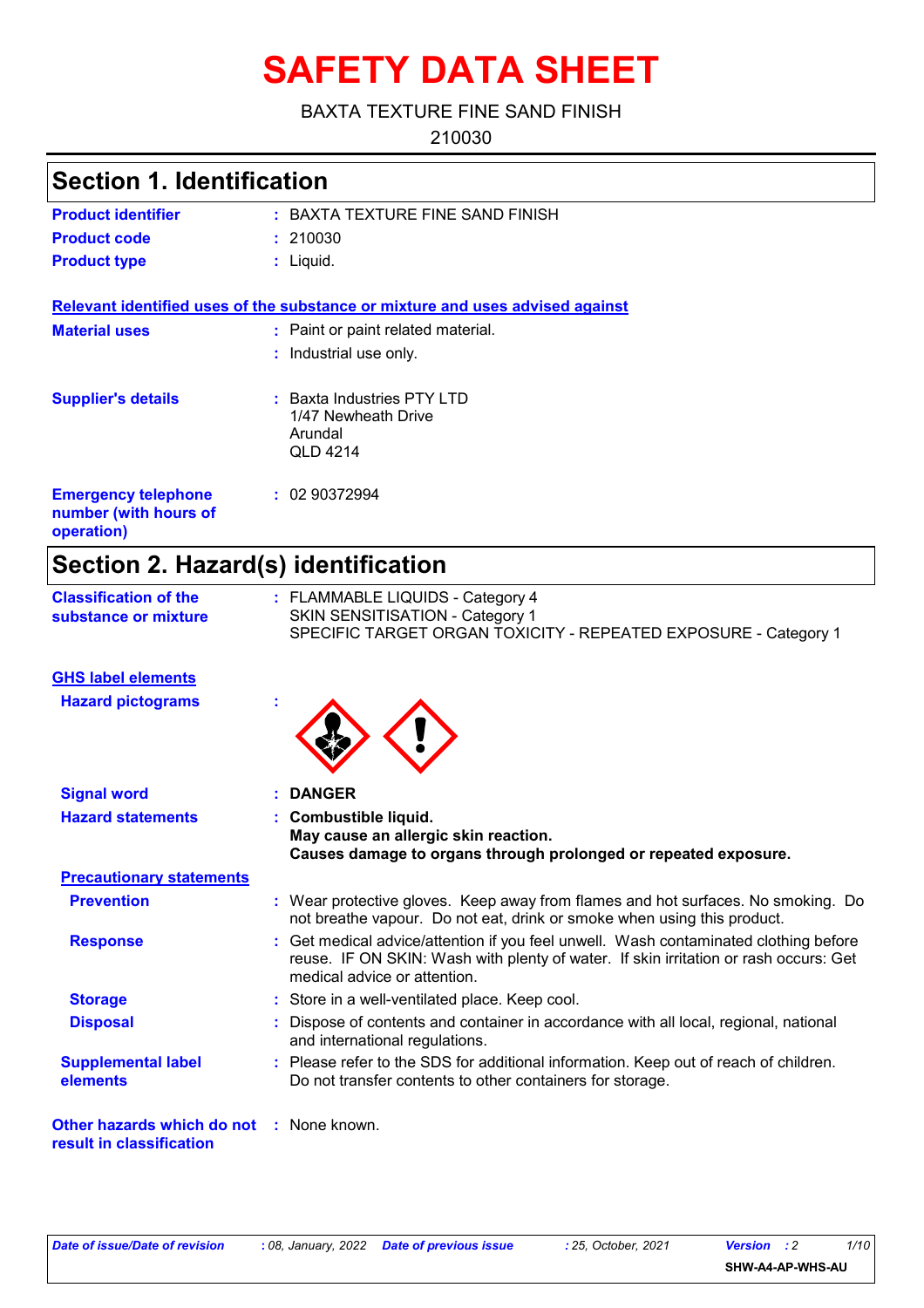### **Section 3. Composition and ingredient information**

#### **Substance/mixture**

**Other means of identification**

**:** Mixture

**:** Not available.

### **CAS number/other identifiers**

Not available.

| <b>Ingredient name</b>                | $%$ (w/w)   | <b>CAS number</b> |
|---------------------------------------|-------------|-------------------|
| crystalline silica, respirable powder | $10 - 30\%$ | 14808-60-7        |
| 2-Methyl-4-isothiazolin-3-one         | $1\%$       | 2682-20-4         |

**There are no additional ingredients present which, within the current knowledge of the supplier and in the concentrations applicable, are classified and hence require reporting in this section.**

**Occupational exposure limits, if available, are listed in Section 8.**

### **Section 4. First aid measures**

| <b>Description of necessary first aid measures</b> |                                                                                                                                                                                                                                                                                                                                                                                                                                                                                                                                                                                                                                                                                                                            |
|----------------------------------------------------|----------------------------------------------------------------------------------------------------------------------------------------------------------------------------------------------------------------------------------------------------------------------------------------------------------------------------------------------------------------------------------------------------------------------------------------------------------------------------------------------------------------------------------------------------------------------------------------------------------------------------------------------------------------------------------------------------------------------------|
| <b>Eye contact</b>                                 | : Immediately flush eyes with plenty of water, occasionally lifting the upper and lower<br>eyelids. Check for and remove any contact lenses. Continue to rinse for at least 15<br>minutes. Get medical attention following exposure or if feeling unwell.                                                                                                                                                                                                                                                                                                                                                                                                                                                                  |
| <b>Inhalation</b>                                  | Remove victim to fresh air and keep at rest in a position comfortable for breathing.<br>If not breathing, if breathing is irregular or if respiratory arrest occurs, provide<br>artificial respiration or oxygen by trained personnel. It may be dangerous to the<br>person providing aid to give mouth-to-mouth resuscitation. Get medical attention<br>following exposure or if feeling unwell. If unconscious, place in recovery position<br>and get medical attention immediately. Maintain an open airway. Loosen tight<br>clothing such as a collar, tie, belt or waistband.                                                                                                                                         |
| <b>Skin contact</b>                                | Wash with plenty of soap and water. Remove contaminated clothing and shoes.<br>Wash contaminated clothing thoroughly with water before removing it, or wear<br>gloves. Continue to rinse for at least 15 minutes. Get medical attention. In the<br>event of any complaints or symptoms, avoid further exposure. Wash clothing<br>before reuse. Clean shoes thoroughly before reuse.                                                                                                                                                                                                                                                                                                                                        |
| <b>Ingestion</b>                                   | Wash out mouth with water. Remove dentures if any. If material has been<br>swallowed and the exposed person is conscious, give small quantities of water to<br>drink. Stop if the exposed person feels sick as vomiting may be dangerous. Do not<br>induce vomiting unless directed to do so by medical personnel. If vomiting occurs,<br>the head should be kept low so that vomit does not enter the lungs. Get medical<br>attention following exposure or if feeling unwell. Never give anything by mouth to an<br>unconscious person. If unconscious, place in recovery position and get medical<br>attention immediately. Maintain an open airway. Loosen tight clothing such as a<br>collar, tie, belt or waistband. |
|                                                    | Most important symptoms/effects, acute and delayed                                                                                                                                                                                                                                                                                                                                                                                                                                                                                                                                                                                                                                                                         |
| <b>Potential acute health effects</b>              |                                                                                                                                                                                                                                                                                                                                                                                                                                                                                                                                                                                                                                                                                                                            |
| <b>Eye contact</b>                                 | : No known significant effects or critical hazards.                                                                                                                                                                                                                                                                                                                                                                                                                                                                                                                                                                                                                                                                        |
| <b>Inhalation</b>                                  | : No known significant effects or critical hazards.                                                                                                                                                                                                                                                                                                                                                                                                                                                                                                                                                                                                                                                                        |
| <b>Skin contact</b>                                | : May cause an allergic skin reaction.                                                                                                                                                                                                                                                                                                                                                                                                                                                                                                                                                                                                                                                                                     |
| <b>Ingestion</b>                                   | : No known significant effects or critical hazards.                                                                                                                                                                                                                                                                                                                                                                                                                                                                                                                                                                                                                                                                        |
| <b>Over-exposure signs/symptoms</b>                |                                                                                                                                                                                                                                                                                                                                                                                                                                                                                                                                                                                                                                                                                                                            |
| <b>Eye contact</b>                                 | : No specific data.                                                                                                                                                                                                                                                                                                                                                                                                                                                                                                                                                                                                                                                                                                        |
| المتماز فالمستقط والمتراز                          | . Na annaille deta                                                                                                                                                                                                                                                                                                                                                                                                                                                                                                                                                                                                                                                                                                         |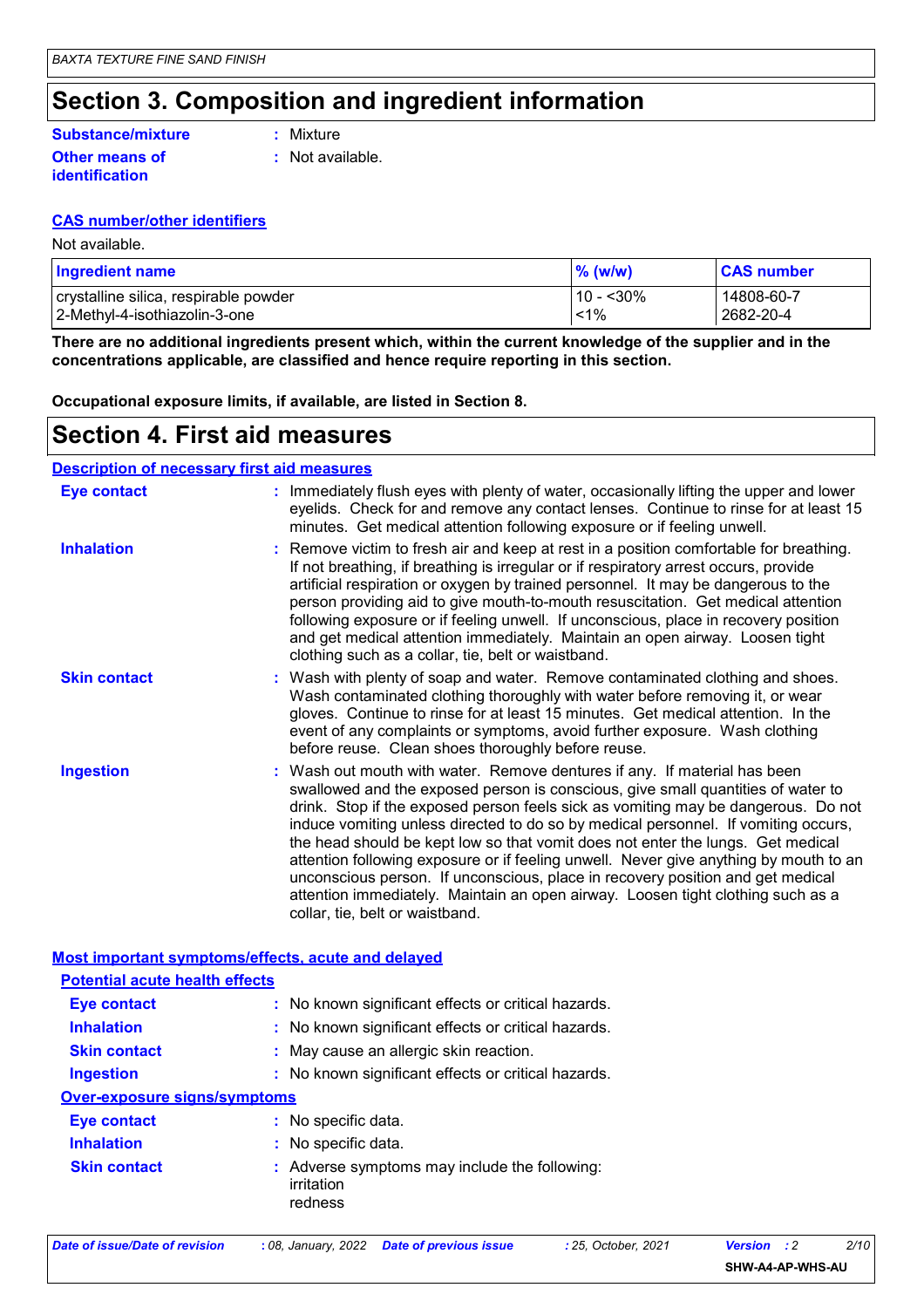### **Section 4. First aid measures**

| <b>Ingestion</b>                  | : No specific data.                                                                                                                                                                                                                                                      |
|-----------------------------------|--------------------------------------------------------------------------------------------------------------------------------------------------------------------------------------------------------------------------------------------------------------------------|
|                                   | Indication of immediate medical attention and special treatment needed, if necessary                                                                                                                                                                                     |
| <b>Notes to physician</b>         | : Treat symptomatically. Contact poison treatment specialist immediately if large<br>quantities have been ingested or inhaled.                                                                                                                                           |
| <b>Specific treatments</b>        | : No specific treatment.                                                                                                                                                                                                                                                 |
| <b>Protection of first-aiders</b> | : No action shall be taken involving any personal risk or without suitable training. It<br>may be dangerous to the person providing aid to give mouth-to-mouth resuscitation.<br>Wash contaminated clothing thoroughly with water before removing it, or wear<br>gloves. |

**See toxicological information (Section 11)**

### **Section 5. Firefighting measures**

| <b>Extinguishing media</b>                               |                                                                                                                                                                                                                                                                                                                               |
|----------------------------------------------------------|-------------------------------------------------------------------------------------------------------------------------------------------------------------------------------------------------------------------------------------------------------------------------------------------------------------------------------|
| <b>Suitable extinguishing</b><br>media                   | : Use dry chemical, $CO2$ , water spray (fog) or foam.                                                                                                                                                                                                                                                                        |
| <b>Unsuitable extinguishing</b><br>media                 | : Do not use water jet.                                                                                                                                                                                                                                                                                                       |
| <b>Specific hazards arising</b><br>from the chemical     | : Combustible liquid. Runoff to sewer may create fire or explosion hazard. In a fire or<br>if heated, a pressure increase will occur and the container may burst, with the risk of<br>a subsequent explosion.                                                                                                                 |
| <b>Hazardous thermal</b><br>decomposition products       | : Decomposition products may include the following materials:<br>carbon dioxide<br>carbon monoxide<br>metal oxide/oxides                                                                                                                                                                                                      |
| <b>Special protective actions</b><br>for fire-fighters   | : Promptly isolate the scene by removing all persons from the vicinity of the incident if<br>there is a fire. No action shall be taken involving any personal risk or without<br>suitable training. Move containers from fire area if this can be done without risk.<br>Use water spray to keep fire-exposed containers cool. |
| <b>Special protective</b><br>equipment for fire-fighters | : Fire-fighters should wear appropriate protective equipment and self-contained<br>breathing apparatus (SCBA) with a full face-piece operated in positive pressure<br>mode.                                                                                                                                                   |
| <b>Hazchem code</b>                                      | : Not available.                                                                                                                                                                                                                                                                                                              |

### **Section 6. Accidental release measures**

|                                  | Personal precautions, protective equipment and emergency procedures                                                                                                                                                                                                                                                                                                                                                                                                                            |
|----------------------------------|------------------------------------------------------------------------------------------------------------------------------------------------------------------------------------------------------------------------------------------------------------------------------------------------------------------------------------------------------------------------------------------------------------------------------------------------------------------------------------------------|
| For non-emergency<br>personnel   | : No action shall be taken involving any personal risk or without suitable training.<br>Evacuate surrounding areas. Keep unnecessary and unprotected personnel from<br>entering. Do not touch or walk through spilt material. Shut off all ignition sources.<br>No flares, smoking or flames in hazard area. Avoid breathing vapour or mist.<br>Provide adequate ventilation. Wear appropriate respirator when ventilation is<br>inadequate. Put on appropriate personal protective equipment. |
|                                  | For emergency responders : If specialised clothing is required to deal with the spillage, take note of any<br>information in Section 8 on suitable and unsuitable materials. See also the<br>information in "For non-emergency personnel".                                                                                                                                                                                                                                                     |
| <b>Environmental precautions</b> | : Avoid dispersal of spilt material and runoff and contact with soil, waterways, drains<br>and sewers. Inform the relevant authorities if the product has caused environmental<br>pollution (sewers, waterways, soil or air).                                                                                                                                                                                                                                                                  |

#### **Methods and material for containment and cleaning up**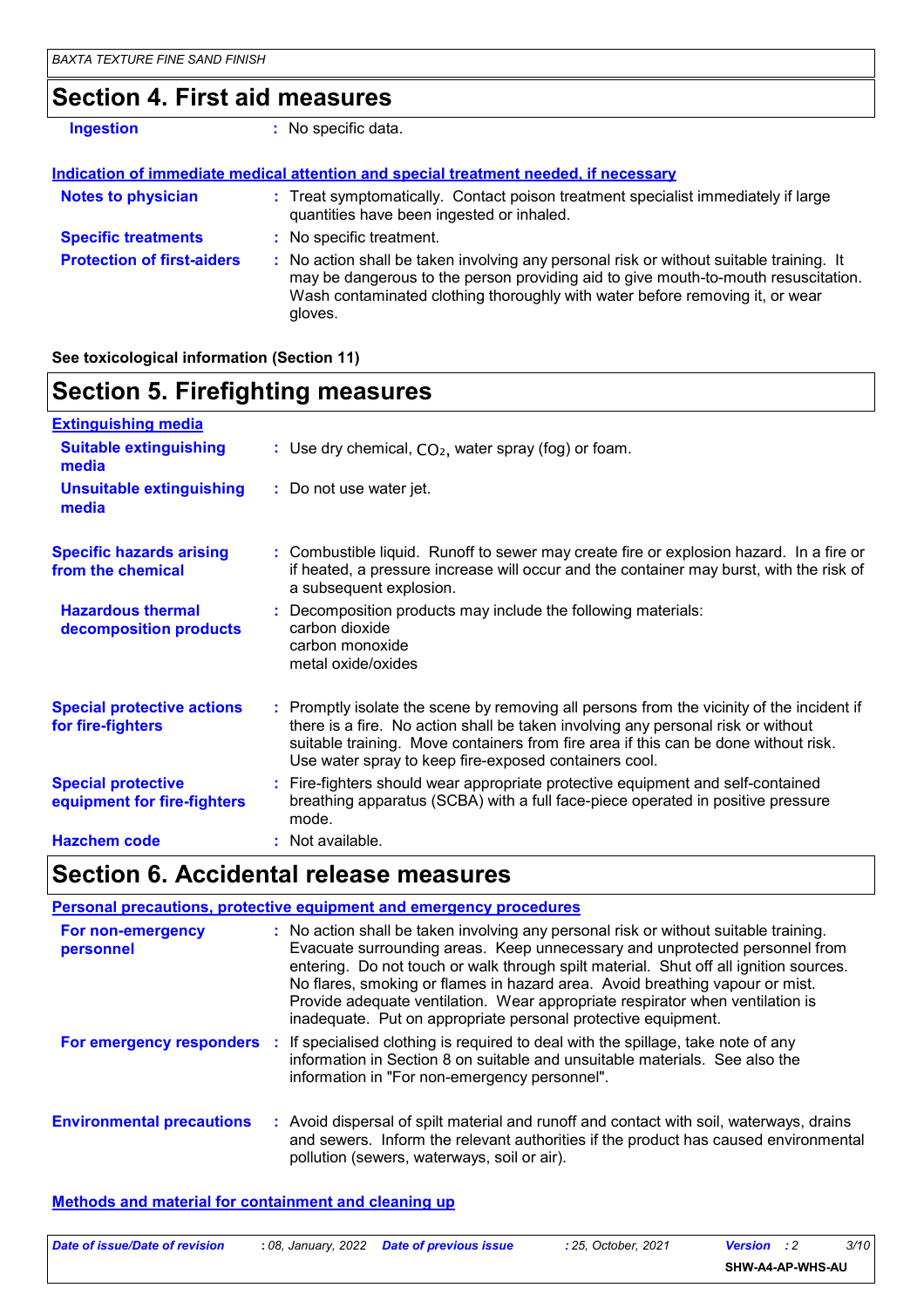## **Section 6. Accidental release measures**

| <b>Small spill</b> | : Stop leak if without risk. Move containers from spill area. Use spark-proof tools and                                                                                                                                                                                                                                                                                                                                                                                                                                                                                                                                                                                                                                                                                 |
|--------------------|-------------------------------------------------------------------------------------------------------------------------------------------------------------------------------------------------------------------------------------------------------------------------------------------------------------------------------------------------------------------------------------------------------------------------------------------------------------------------------------------------------------------------------------------------------------------------------------------------------------------------------------------------------------------------------------------------------------------------------------------------------------------------|
|                    | explosion-proof equipment. Dilute with water and mop up if water-soluble.<br>Alternatively, or if water-insoluble, absorb with an inert dry material and place in an<br>appropriate waste disposal container. Dispose of via a licensed waste disposal<br>contractor.                                                                                                                                                                                                                                                                                                                                                                                                                                                                                                   |
| <b>Large spill</b> | : Stop leak if without risk. Move containers from spill area. Use spark-proof tools and<br>explosion-proof equipment. Approach the release from upwind. Prevent entry into<br>sewers, water courses, basements or confined areas. Wash spillages into an<br>effluent treatment plant or proceed as follows. Contain and collect spillage with non-<br>combustible, absorbent material e.g. sand, earth, vermiculite or diatomaceous earth<br>and place in container for disposal according to local regulations (see Section 13).<br>Dispose of via a licensed waste disposal contractor. Contaminated absorbent<br>material may pose the same hazard as the spilt product. Note: see Section 1 for<br>emergency contact information and Section 13 for waste disposal. |

### **Section 7. Handling and storage**

#### **Precautions for safe handling**

| <b>Protective measures</b>                                                       | : Put on appropriate personal protective equipment (see Section 8). Persons with a<br>history of skin sensitization problems should not be employed in any process in<br>which this product is used. Do not get in eyes or on skin or clothing. Do not breathe<br>vapour or mist. Do not ingest. Use only with adequate ventilation. Wear<br>appropriate respirator when ventilation is inadequate. Do not enter storage areas<br>and confined spaces unless adequately ventilated. Keep in the original container or<br>an approved alternative made from a compatible material, kept tightly closed when<br>not in use. Store and use away from heat, sparks, open flame or any other ignition<br>source. Use explosion-proof electrical (ventilating, lighting and material handling)<br>equipment. Use only non-sparking tools. Empty containers retain product residue<br>and can be hazardous. Do not reuse container. |
|----------------------------------------------------------------------------------|------------------------------------------------------------------------------------------------------------------------------------------------------------------------------------------------------------------------------------------------------------------------------------------------------------------------------------------------------------------------------------------------------------------------------------------------------------------------------------------------------------------------------------------------------------------------------------------------------------------------------------------------------------------------------------------------------------------------------------------------------------------------------------------------------------------------------------------------------------------------------------------------------------------------------|
| <b>Advice on general</b><br>occupational hygiene                                 | : Eating, drinking and smoking should be prohibited in areas where this material is<br>handled, stored and processed. Workers should wash hands and face before<br>eating, drinking and smoking. Remove contaminated clothing and protective<br>equipment before entering eating areas. See also Section 8 for additional<br>information on hygiene measures.                                                                                                                                                                                                                                                                                                                                                                                                                                                                                                                                                                |
| <b>Conditions for safe storage,</b><br>including any<br><b>incompatibilities</b> | : Store in accordance with local regulations. Store in a segregated and approved<br>area. Store in original container protected from direct sunlight in a dry, cool and well-<br>ventilated area, away from incompatible materials (see Section 10) and food and<br>drink. Eliminate all ignition sources. Separate from oxidising materials. Keep<br>container tightly closed and sealed until ready for use. Containers that have been<br>opened must be carefully resealed and kept upright to prevent leakage. Do not<br>store in unlabelled containers. Use appropriate containment to avoid environmental<br>contamination. See Section 10 for incompatible materials before handling or use.<br>Avoid release to the environment.                                                                                                                                                                                     |

### **Section 8. Exposure controls and personal protection**

# **Control parameters Occupational exposure limits**

| <b>Ingredient name</b>                | <b>Exposure limits</b>                                                                    |
|---------------------------------------|-------------------------------------------------------------------------------------------|
| crystalline silica, respirable powder | Safe Work Australia (Australia, 12/2019).<br>TWA: $0.05$ mg/m <sup>3</sup> 8 hours. Form: |
| 2-Methyl-4-isothiazolin-3-one         | Respirable dust<br>DFG MAC-values list (Germany, 8/2020).<br><b>Skin sensitiser.</b>      |

**Biological limit values :** There is no biological limit allocated.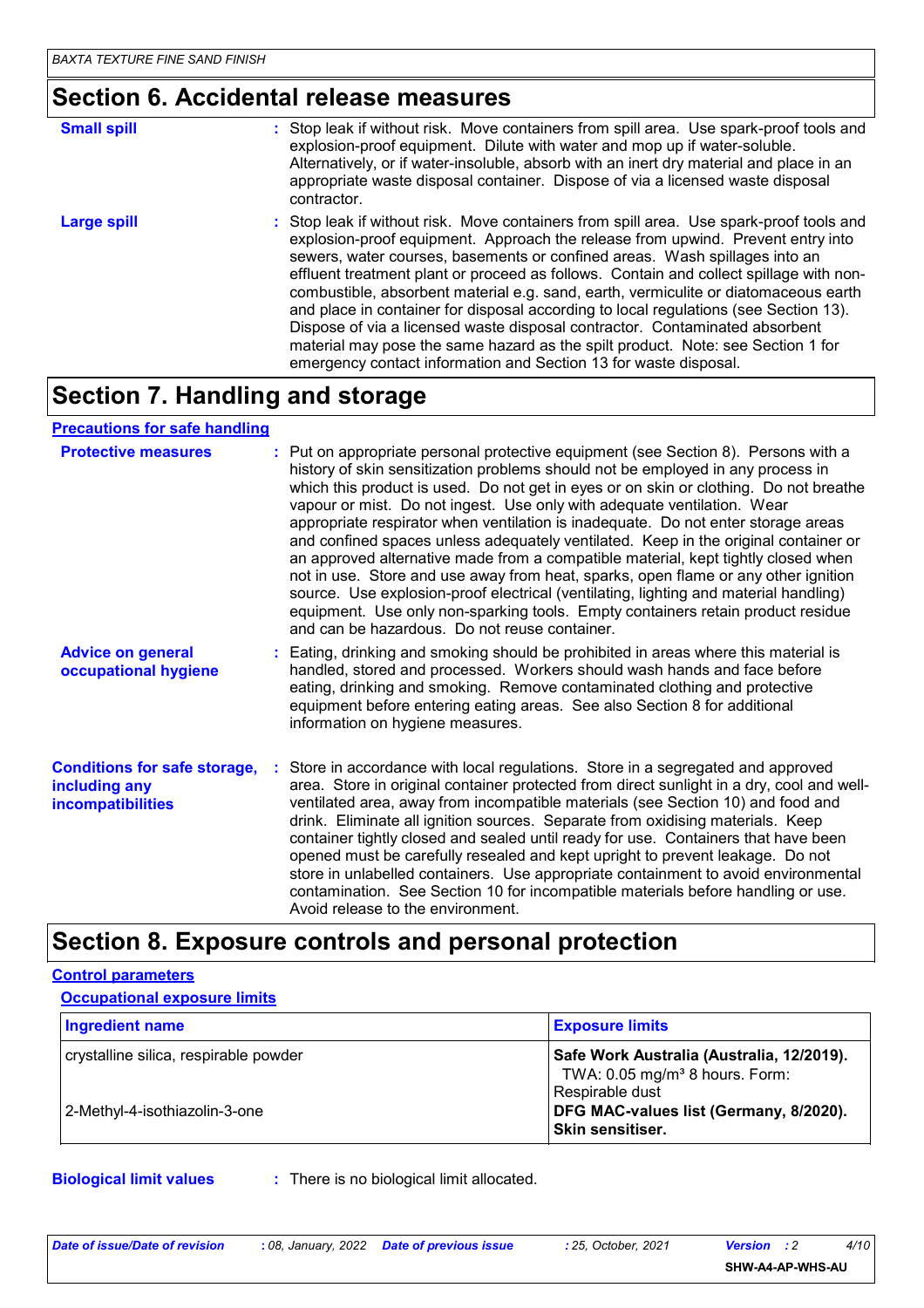# **Section 8. Exposure controls and personal protection**

| <b>Appropriate engineering</b><br><b>controls</b> | : Use only with adequate ventilation. Use process enclosures, local exhaust<br>ventilation or other engineering controls to keep worker exposure to airborne<br>contaminants below any recommended or statutory limits. The engineering controls<br>also need to keep gas, vapour or dust concentrations below any lower explosive<br>limits. Use explosion-proof ventilation equipment.                                                                                                                                                                                                                                  |
|---------------------------------------------------|---------------------------------------------------------------------------------------------------------------------------------------------------------------------------------------------------------------------------------------------------------------------------------------------------------------------------------------------------------------------------------------------------------------------------------------------------------------------------------------------------------------------------------------------------------------------------------------------------------------------------|
| <b>Environmental exposure</b><br><b>controls</b>  | Emissions from ventilation or work process equipment should be checked to ensure<br>they comply with the requirements of environmental protection legislation. In some<br>cases, fume scrubbers, filters or engineering modifications to the process<br>equipment will be necessary to reduce emissions to acceptable levels.                                                                                                                                                                                                                                                                                             |
| <b>Individual protection measures</b>             |                                                                                                                                                                                                                                                                                                                                                                                                                                                                                                                                                                                                                           |
| <b>Hygiene measures</b>                           | : Wash hands, forearms and face thoroughly after handling chemical products, before<br>eating, smoking and using the lavatory and at the end of the working period.<br>Appropriate techniques should be used to remove potentially contaminated clothing.<br>Contaminated work clothing should not be allowed out of the workplace. Wash<br>contaminated clothing before reusing. Ensure that eyewash stations and safety<br>showers are close to the workstation location.                                                                                                                                               |
| <b>Eye/face protection</b>                        | Safety eyewear complying with an approved standard should be used when a risk<br>assessment indicates this is necessary to avoid exposure to liquid splashes, mists,<br>gases or dusts. If contact is possible, the following protection should be worn,<br>unless the assessment indicates a higher degree of protection: safety glasses with<br>side-shields.                                                                                                                                                                                                                                                           |
| <b>Skin protection</b>                            |                                                                                                                                                                                                                                                                                                                                                                                                                                                                                                                                                                                                                           |
| <b>Hand protection</b>                            | : Chemical-resistant, impervious gloves complying with an approved standard should<br>be worn at all times when handling chemical products if a risk assessment indicates<br>this is necessary. Considering the parameters specified by the glove manufacturer,<br>check during use that the gloves are still retaining their protective properties. It<br>should be noted that the time to breakthrough for any glove material may be<br>different for different glove manufacturers. In the case of mixtures, consisting of<br>several substances, the protection time of the gloves cannot be accurately<br>estimated. |
| <b>Body protection</b>                            | Personal protective equipment for the body should be selected based on the task<br>being performed and the risks involved and should be approved by a specialist<br>before handling this product.                                                                                                                                                                                                                                                                                                                                                                                                                         |
| <b>Other skin protection</b>                      | : Appropriate footwear and any additional skin protection measures should be<br>selected based on the task being performed and the risks involved and should be<br>approved by a specialist before handling this product.                                                                                                                                                                                                                                                                                                                                                                                                 |
| <b>Respiratory protection</b>                     | : Based on the hazard and potential for exposure, select a respirator that meets the<br>appropriate standard or certification. Respirators must be used according to a<br>respiratory protection program to ensure proper fitting, training, and other important<br>aspects of use.                                                                                                                                                                                                                                                                                                                                       |

### **Section 9. Physical and chemical properties**

The conditions of measurement of all properties are at standard temperature and pressure unless otherwise indicated.

| <b>Appearance</b>                                                 |                                                                             |                              |      |
|-------------------------------------------------------------------|-----------------------------------------------------------------------------|------------------------------|------|
| <b>Physical state</b>                                             | $:$ Liquid.                                                                 |                              |      |
| <b>Colour</b>                                                     | Not available.<br>÷                                                         |                              |      |
| <b>Odour</b>                                                      | Not available.                                                              |                              |      |
| <b>Odour threshold</b>                                            | Not available.                                                              |                              |      |
| pH                                                                | : 8.5                                                                       |                              |      |
| <b>Melting point</b>                                              | Not available.                                                              |                              |      |
| <b>Boiling point, initial boiling</b><br>point, and boiling range | 100°C (212°F)<br>÷                                                          |                              |      |
| <b>Flash point</b>                                                | : Closed cup: 75°C (167°F) [Pensky-Martens Closed Cup]                      |                              |      |
| <b>Evaporation rate</b>                                           | $\therefore$ 0.09 (butyl acetate = 1)                                       |                              |      |
| <b>Date of issue/Date of revision</b>                             | : 08, January, 2022<br><b>Date of previous issue</b><br>: 25. October. 2021 | $\cdot$ :2<br><b>Version</b> | 5/10 |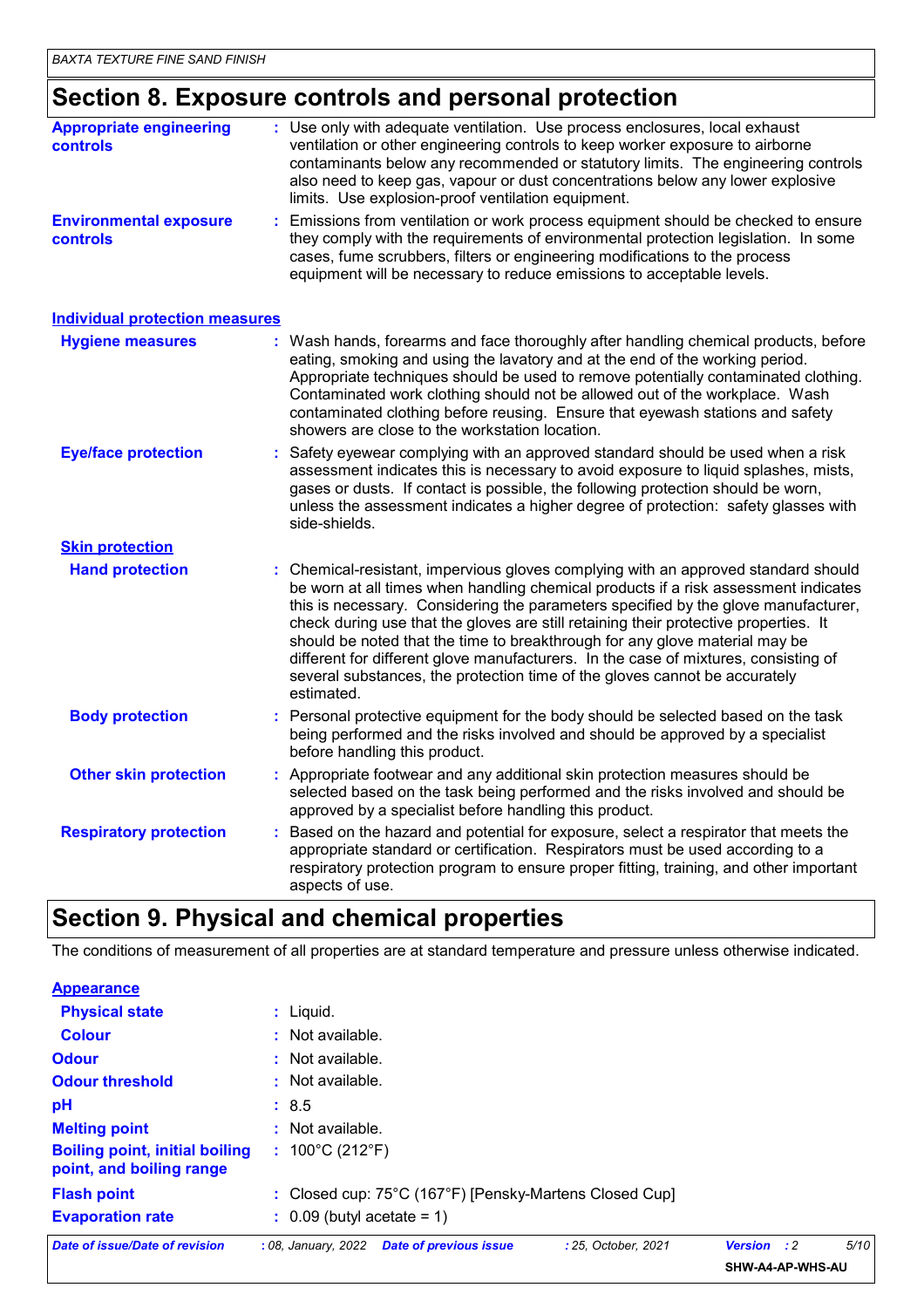### **Section 9. Physical and chemical properties**

| <b>Flammability</b>                                   | : Not available.                                                 |
|-------------------------------------------------------|------------------------------------------------------------------|
| Lower and upper explosion<br>limit/flammability limit | : Not available.                                                 |
| <b>Vapour pressure</b>                                | : 2.3 kPa (17.5 mm Hg)                                           |
| <b>Relative vapour density</b>                        | : 1 [Air = 1]                                                    |
| <b>Relative density</b>                               | : 1.75                                                           |
| <b>Solubility</b>                                     | : Not available.                                                 |
| <b>Partition coefficient: n-</b><br>octanol/water     | : Not applicable.                                                |
| <b>Auto-ignition temperature</b>                      | : Not available.                                                 |
| <b>Decomposition temperature</b>                      | $\therefore$ Not available.                                      |
| <b>Viscosity</b>                                      | : Kinematic (40°C (104°F)): >20.5 mm <sup>2</sup> /s (>20.5 cSt) |
| <b>Heat of combustion</b>                             | : $4.755$ kJ/g                                                   |

### **Section 10. Stability and reactivity**

| <b>Reactivity</b>                            | : No specific test data related to reactivity available for this product or its ingredients.                                                                                 |
|----------------------------------------------|------------------------------------------------------------------------------------------------------------------------------------------------------------------------------|
| <b>Chemical stability</b>                    | : The product is stable.                                                                                                                                                     |
| <b>Possibility of hazardous</b><br>reactions | : Under normal conditions of storage and use, hazardous reactions will not occur.                                                                                            |
| <b>Conditions to avoid</b>                   | : Avoid all possible sources of ignition (spark or flame). Do not pressurise, cut, weld,<br>braze, solder, drill, grind or expose containers to heat or sources of ignition. |
| <b>Incompatible materials</b>                | : Reactive or incompatible with the following materials:<br>oxidising materials                                                                                              |
| <b>Hazardous decomposition</b><br>products   | : Under normal conditions of storage and use, hazardous decomposition products<br>should not be produced.                                                                    |

# **Section 11. Toxicological information**

### **Information on toxicological effects**

#### **Acute toxicity**

Not available.

#### **Irritation/Corrosion**

Not available.

#### **Sensitisation**

Not available.

#### **Mutagenicity**

Not available.

### **Carcinogenicity**

Not available.

### **Reproductive toxicity**

Not available.

#### **Teratogenicity**

Not available.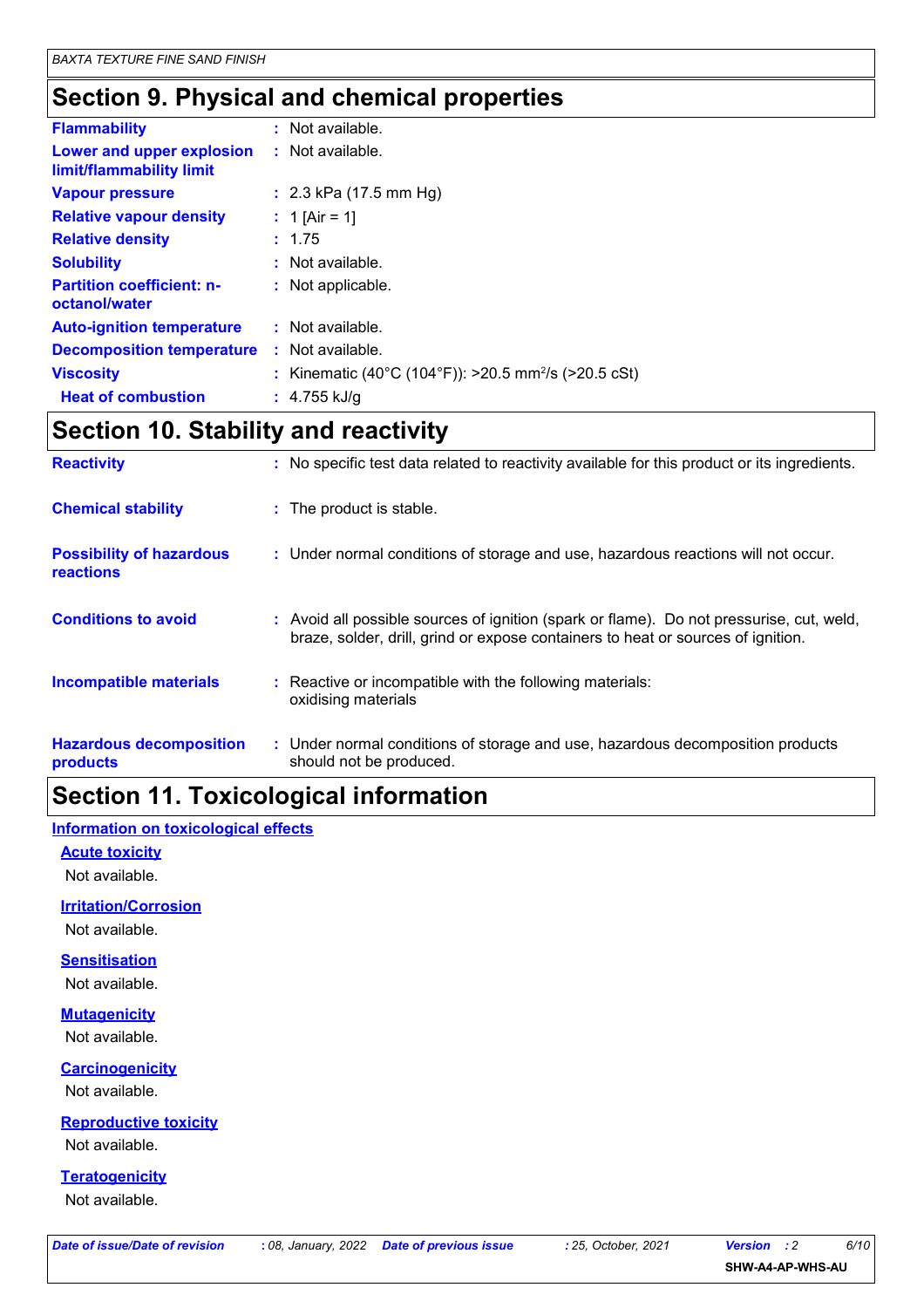### **Section 11. Toxicological information**

### **Specific target organ toxicity (single exposure)**

Not available.

#### **Specific target organ toxicity (repeated exposure)**

| <b>Name</b>                           | <b>Category</b> | <b>Route of</b><br>exposure | <b>Target organs</b> |
|---------------------------------------|-----------------|-----------------------------|----------------------|
| crystalline silica, respirable powder | Category 1      | linhalation                 |                      |

#### **Aspiration hazard**

Not available.

| <b>Information on likely routes : Not available.</b><br>of exposure |                                                     |
|---------------------------------------------------------------------|-----------------------------------------------------|
| <b>Potential acute health effects</b>                               |                                                     |
| <b>Eye contact</b>                                                  | : No known significant effects or critical hazards. |
| <b>Inhalation</b>                                                   | : No known significant effects or critical hazards. |
| <b>Skin contact</b>                                                 | : May cause an allergic skin reaction.              |
| <b>Ingestion</b>                                                    | : No known significant effects or critical hazards. |
|                                                                     |                                                     |

#### **Symptoms related to the physical, chemical and toxicological characteristics**

| <b>Eye contact</b>  | : No specific data.                                                    |
|---------------------|------------------------------------------------------------------------|
| <b>Inhalation</b>   | : No specific data.                                                    |
| <b>Skin contact</b> | : Adverse symptoms may include the following:<br>irritation<br>redness |
| <b>Ingestion</b>    | : No specific data.                                                    |

### **Delayed and immediate effects as well as chronic effects from short and long-term exposure**

| <b>Short term exposure</b>            |                    |  |
|---------------------------------------|--------------------|--|
| <b>Potential immediate</b><br>effects | $:$ Not available. |  |
| <b>Potential delayed effects</b>      | : Not available.   |  |
| <b>Long term exposure</b>             |                    |  |
| <b>Potential immediate</b><br>effects | $:$ Not available. |  |
| <b>Potential delayed effects</b>      | : Not available.   |  |
|                                       |                    |  |

#### **Potential chronic health effects**

Not available.

| <b>General</b>               | : Causes damage to organs through prolonged or repeated exposure. Once<br>sensitized, a severe allergic reaction may occur when subsequently exposed to very<br>low levels. |
|------------------------------|-----------------------------------------------------------------------------------------------------------------------------------------------------------------------------|
| <b>Carcinogenicity</b>       | : No known significant effects or critical hazards.                                                                                                                         |
| <b>Mutagenicity</b>          | : No known significant effects or critical hazards.                                                                                                                         |
| <b>Teratogenicity</b>        | : No known significant effects or critical hazards.                                                                                                                         |
| <b>Developmental effects</b> | : No known significant effects or critical hazards.                                                                                                                         |
| <b>Fertility effects</b>     | : No known significant effects or critical hazards.                                                                                                                         |

### **Numerical measures of toxicity**

### **Acute toxicity estimates**

Not available.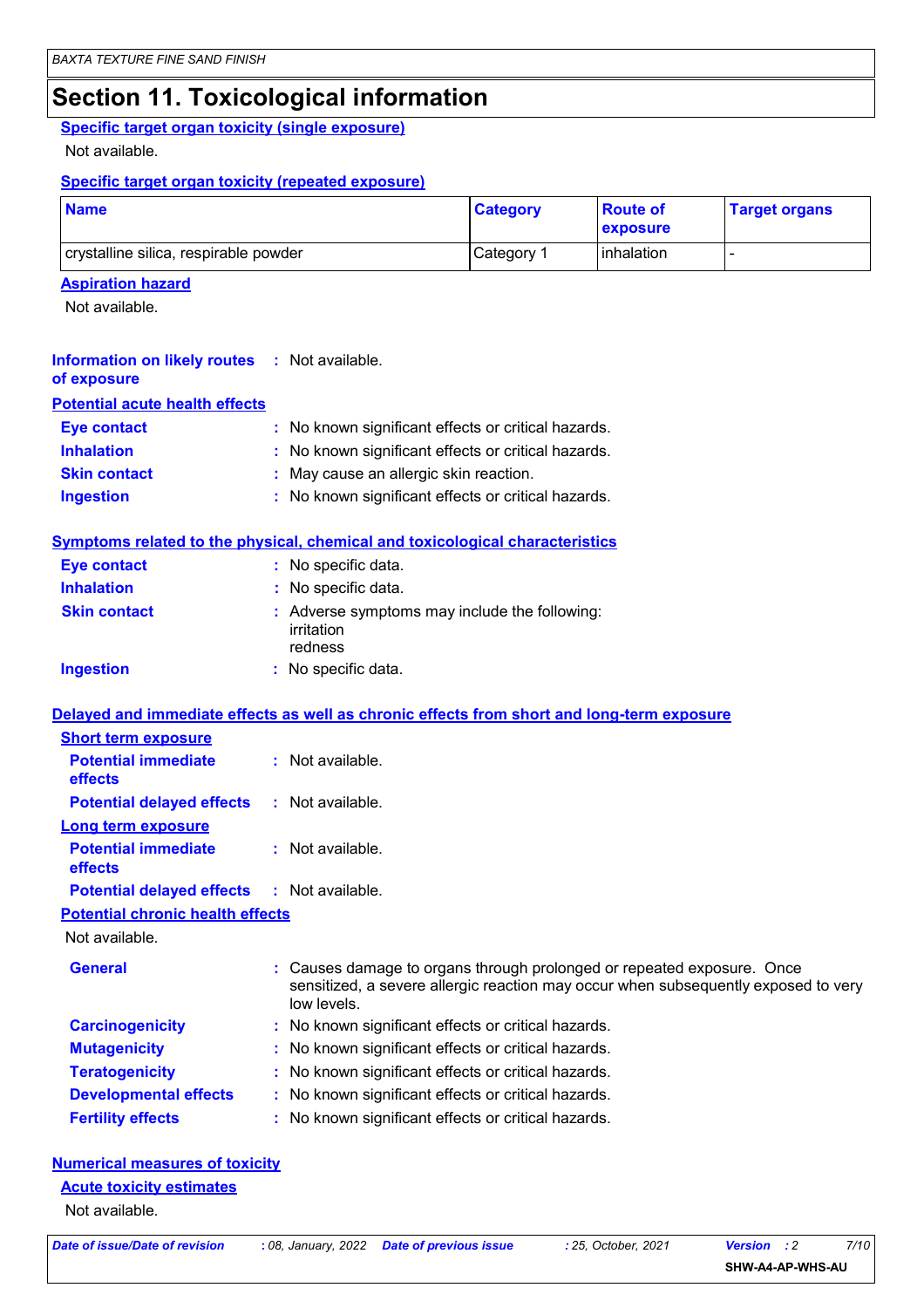### **Section 11. Toxicological information**

### **Section 12. Ecological information**

#### **Toxicity**

| <b>Product/ingredient name</b> | <b>Result</b>                                                   | <b>Species</b>                    | <b>Exposure</b> |
|--------------------------------|-----------------------------------------------------------------|-----------------------------------|-----------------|
|                                | 2-Methyl-4-isothiazolin-3-one   Acute EC50 0.18 ppm Fresh water | Daphnia - Daphnia magna           | ∣ 48 hours      |
|                                | Acute LC50 0.07 ppm Fresh water                                 | <b>Fish - Oncorhynchus mykiss</b> | 96 hours        |

#### **Persistence and degradability**

Not available.

#### **Bioaccumulative potential**

Not available.

| <b>Mobility in soil</b>     |                  |
|-----------------------------|------------------|
| <b>Soil/water partition</b> | : Not available. |
| <b>coefficient (Koc)</b>    |                  |

**Other adverse effects** : No known significant effects or critical hazards.

### **Section 13. Disposal considerations**

The generation of waste should be avoided or minimised wherever possible. Disposal of this product, solutions and any by-products should at all times comply with the requirements of environmental protection and waste disposal legislation and any regional local authority requirements. Dispose of surplus and nonrecyclable products via a licensed waste disposal contractor. Waste should not be disposed of untreated to the sewer unless fully compliant with the requirements of all authorities with jurisdiction. Waste packaging should be recycled. Incineration or landfill should only be considered when recycling is not feasible. This material and its container must be disposed of in a safe way. Care should be taken when handling emptied containers that have not been cleaned or rinsed out. Empty containers or liners may retain some product residues. Vapour from product residues may create a highly flammable or explosive atmosphere inside the container. Do not cut, weld or grind used containers unless they have been cleaned thoroughly internally. Avoid dispersal of spilt material and runoff and contact with soil, waterways, drains and sewers. **Disposal methods :**

|                                        | <b>ADG</b>      | <b>ADR/RID</b>  | <b>IMDG</b>     | <b>IATA</b>     |
|----------------------------------------|-----------------|-----------------|-----------------|-----------------|
| <b>UN number</b>                       | Not regulated.  | Not regulated.  | Not regulated.  | Not regulated.  |
| <b>UN proper</b><br>shipping name      | Not regulated.  | Not regulated.  | Not regulated.  | Not regulated.  |
| <b>Transport hazard</b><br>class(es)   | Not regulated.  | Not regulated.  | Not regulated.  | Not regulated.  |
| <b>Packing group</b>                   | Not applicable. | Not applicable. | Not applicable. | Not applicable. |
| <b>Environmental</b><br><b>hazards</b> | Not applicable. | Not applicable. | Not applicable. | Not applicable. |

### **Section 14. Transport information**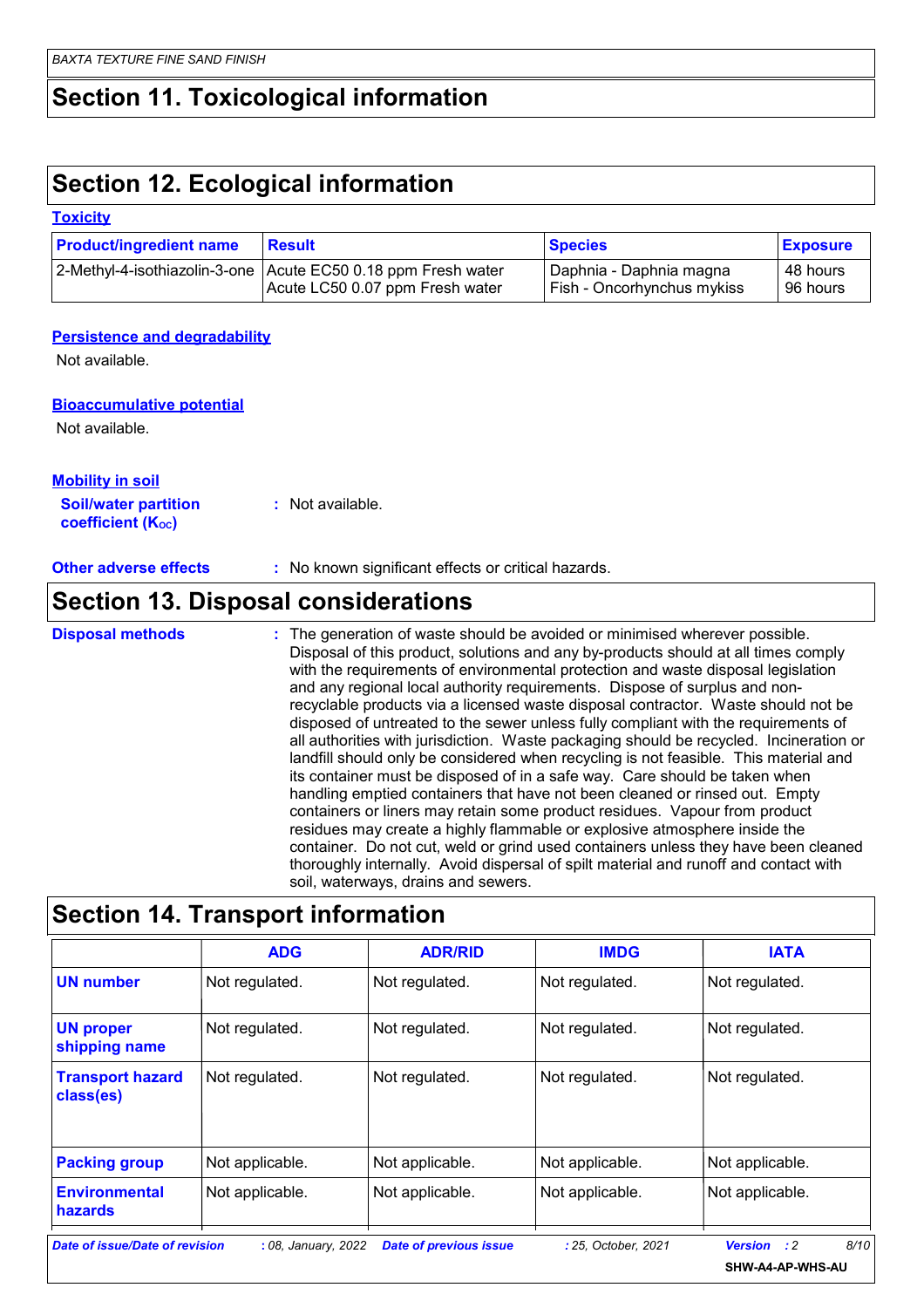### **Section 14. Transport information**

| <b>Additional</b><br><b>linformation</b> | ∣ Hazchem code  | I Not applicable. | I Not applicable. | Not applicable. |
|------------------------------------------|-----------------|-------------------|-------------------|-----------------|
|                                          | Not applicable. |                   |                   |                 |

**Special precautions for user Transport within user's premises:** always transport in closed containers that are **:** upright and secure. Ensure that persons transporting the product know what to do in the event of an accident or spillage.

**Transport in bulk according :** Not available. **to IMO instruments**

### **Section 15. Regulatory information**

**Standard for the Uniform Scheduling of Medicines and Poisons**

Not regulated.

#### **Model Work Health and Safety Regulations - Scheduled Substances**

| Ingredient name                       | Schedule                                                                    |
|---------------------------------------|-----------------------------------------------------------------------------|
| crystalline silica, respirable powder | Prohibited [For abrasive blasting at a<br>concentration of greater than 1%] |
| Crystalline Silica, non-respirable    | Prohibited [For abrasive blasting at a<br>concentration of greater than 1%] |

#### **Agricultural and Veterinary Chemicals Code Act 1994**

Not available.

**International regulations**

**Chemical Weapon Convention List Schedules I, II & III Chemicals** Not listed.

**Montreal Protocol**

Not listed.

**Stockholm Convention on Persistent Organic Pollutants**

Not listed.

#### **Rotterdam Convention on Prior Informed Consent (PIC)**

Not listed.

### **UNECE Aarhus Protocol on POPs and Heavy Metals**

Not listed.

### **Section 16. Any other relevant information**

| <b>History</b>                    |                                                                                                                                                                                                                                                                                                                                                                                                                                                                                                                    |  |
|-----------------------------------|--------------------------------------------------------------------------------------------------------------------------------------------------------------------------------------------------------------------------------------------------------------------------------------------------------------------------------------------------------------------------------------------------------------------------------------------------------------------------------------------------------------------|--|
| Date of printing                  | : 08, January, 2022.                                                                                                                                                                                                                                                                                                                                                                                                                                                                                               |  |
| Date of issue/Date of<br>revision | : 08, January, 2022                                                                                                                                                                                                                                                                                                                                                                                                                                                                                                |  |
| Date of previous issue            | : 25, October, 2021                                                                                                                                                                                                                                                                                                                                                                                                                                                                                                |  |
| <b>Version</b>                    | $\therefore$ 2                                                                                                                                                                                                                                                                                                                                                                                                                                                                                                     |  |
| <b>Key to abbreviations</b>       | $:$ ADG = Australian Dangerous Goods<br>ADR = The European Agreement concerning the International Carriage of<br>Dangerous Goods by Road<br>ATE = Acute Toxicity Estimate<br><b>BCF</b> = Bioconcentration Factor<br>GHS = Globally Harmonized System of Classification and Labelling of Chemicals<br>IATA = International Air Transport Association<br>IBC = Intermediate Bulk Container<br><b>IMDG</b> = International Maritime Dangerous Goods<br>LogPow = logarithm of the octanol/water partition coefficient |  |